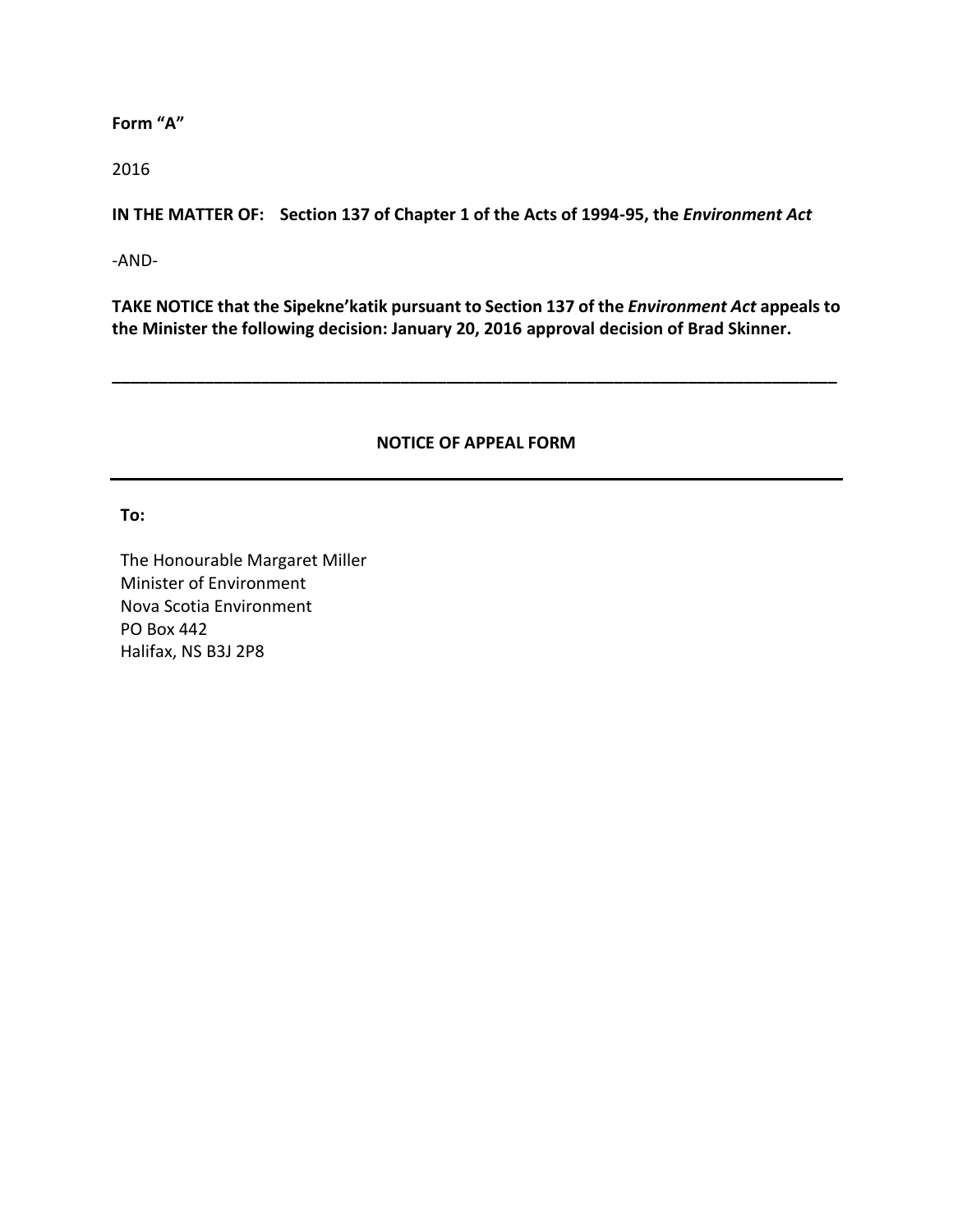# **PART I: INTRODUCTION**

- 1. Sipekne'katik appeals a decision of administrator Brad Skinner, dated January 20, 2016, granting Alton Gas Natural Gas Storage Limited Partnership ("Alton Gas") approval to operate a brine storage pond.
- 2. The Province failed to fulfill its legal obligations of consultation and accommodation before granting the necessary approval for the operation of the Alton Gas Brine Storage Pond Project ("project") in Sipekne'katik traditional territory.

# **PART II: STATEMENT OF FACTS**

- 3. On August 30, 2006, the Province met with Alton Gas regarding its proposal of developing an underground hydrocarbon storage facility in a series of engineered salt caverns near Alton. The key project features included buried pipelines from the area overlapping the salt formation to the Shubenacadie Estuary, at a distance of approximately 12 km, where water will be drawn to the facility near Alton with diluted brine returned to the Estuary during the cavern development process; and an underground natural gas storage facility.
- 4. Membertou Geomatics Consultants undertook a Mi'kmaq Ecological Knowledge Study ("MEKS") on behalf of Alton Gas in December 2006, for the purpose of identifying Mi'kmaq land and resource use activities that have or continue to be pursued by Mi'kmaq in the geographical areas being considered for development activities with regards to the Alton Gas storage project. The MEKS was attached as Appendix J to the Final Report – Environmental Registration for the Proposed Alton Natural Gas Storage Project, which was submitted to NSE.
- 5. The MEKS found that Mi'kmaq continue to undertake traditional activities throughout the study area, in a most significant manner. Such activities occur not only on much of the lands in the study area, but also throughout the waters found here as well. Specifically, the Shubenacadie and Stewiacke rivers play a key role in being the source of the resources that Mi'kmaq harvest, specifically all of the resources upon which the Mi'kmaq depend for food, social and ceremonial purposes.
- 6. Based on the amount of Mi'kmaq traditional use activity that is occurring in the study area, specifically on the Stewiacke and Shubenacadie Rivers, and in consideration of the activities that the company proposes to undertake with regards to these rivers, such as the withdrawal of water from the Shubenacadie and Stewiacke Rivers and putting the salted water or brine back into the rivers, the MEKS highly recommended that Alton Gas and the government meet with Mi'kmaq leadership to discuss the activities of the project in relation to the rivers, as the likelihood of infringements on Mi'kmaq use activities is highly possible.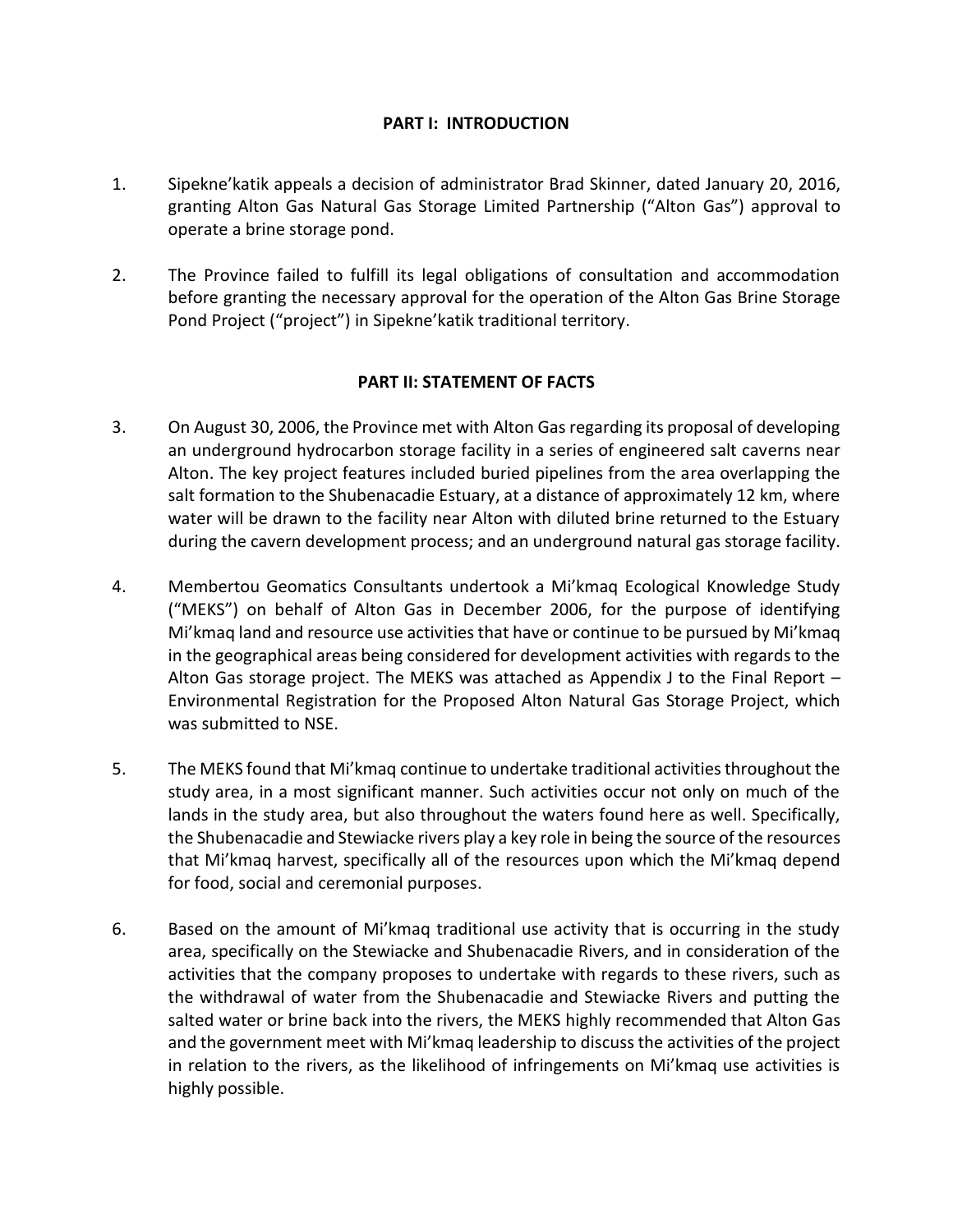- 7. On July 6, 2007 Alton Natural Gas registered an underground hydrocarbon storage facility project for environmental assessment.
- 8. On December 18, 2007, the Minister of Environment and Labour approved the Alton Gas project with certain terms and conditions that required for monitoring, plan development modifications, review, surveys, mitigation plans, and procedure development, which related to possible and unacceptable environmental affects as a result of the proposed project.
- 9. This approval was granted without any meaningful consultation with Sipekne'katik, formally known as the Shubenacadie Band.
- 10. One of the conditions required by the Minister was that construction for the project was to begin within two years of approval; there remains conflicting information whether Alton Gas did begin construction as required within the two years.
- 11. On July 10, 2012, Alton Gas registered the Alton Natural Gas Pipeline Project for environmental assessment.
- 12. From December 18, 2007 to March 5, 2013, Sipekne'katik participated in the Made in Nova Scotia process administered by Kwilmu'kw Maw-klusuaqn Negotiation Office ("KMKNO"), wherein there was no consultation whatsoever regarding the location of the brine discharge into the Shubenacadie River.
- 13. On March 5, 2013, Sipekne'katik withdrew from the Made in Nova Scotia Process administered by KMKNO.
- 14. In a letter dated July 31, 2014, for the first time, the Nova Scotia Department of Environment ("NSE") wrote to Sipekne'katik claiming to "continue consultation" regarding the proposed Alton Natural Gas Storage and Pipeline project.
- 15. In a letter dated August 25, 2014, the NSE wrote to Sipekne'katik requesting an opportunity to discuss the concerns of the Sipekne'katik and to provide an update on the provincial permitting process.
- 16. On September 17, 2014, Sipekne'katik representatives met with provincial regulators (Office of Aboriginal Affairs, Department Natural Resources, NSE, Department Communities, Culture and Heritage and the Department of Agriculture) to discuss general concerns of the Alton Gas project.
- 17. There was no consultation whatsoever between Sipekne'katik and the Province between March 5, 2013 and September 17, 2014.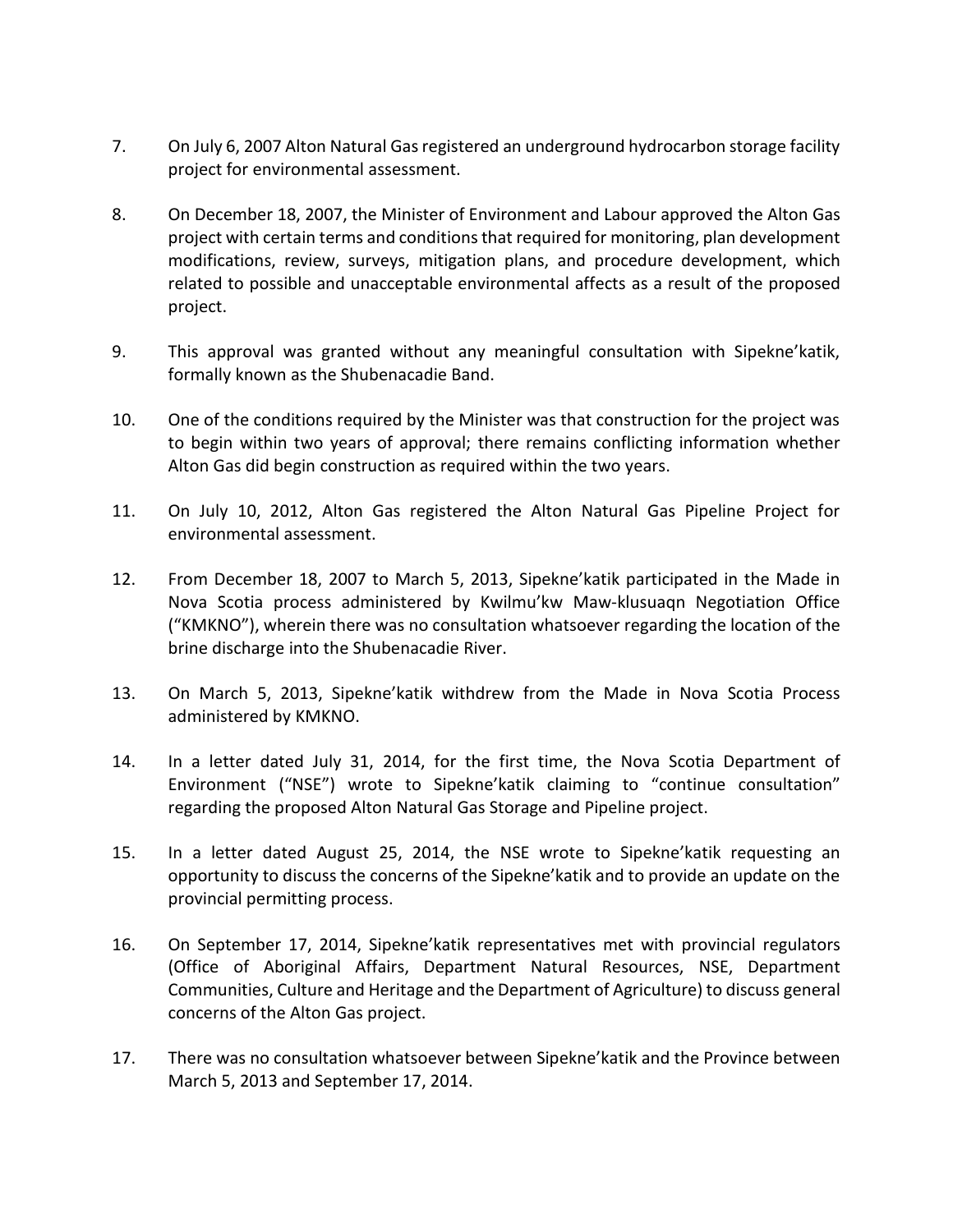- 18. On September 23, 2014, Alton Gas met with Sipekne'katik and showed a presentation about the Alton Gas project.
- 19. On October 9, 2014, a Sipekne'katik representative visited the Alton Gas project site and observed that virtually all of the construction required for the operation of the brine pond had been completed.
- 20. On October 17, 2014, Sipekne'katik representatives met with NSE, Office of Aboriginal Affairs, Department of Fisheries Oceans and Alton Gas to discuss the project concerns relating specifically to fish and fish habitat.
- 21. On October 23, 2014, Sipekne'katik wrote to NSE expressing concerns about the environmental assessment, raising the following specific concerns:
	- Within the brine that is proposed to be released into the Shubenacadie River systems, there would be salt, sediment and potentially other chemicals used during the drilling process.
		- o How will the temperature of this brine release impact the river systems?
		- o How will the brine release impact the bank of the river?
		- o Will a residue form along the river banks?
		- o How far both upstream and downstream will the residue extend?
		- o What impact will the residue have on fish and fish habitat?
	- What is the overall impact to the ecosystem this project as a whole may have, taking into account the brine holding pond, brine release to river, all pipeline construction and 3 underground natural gas storage caverns?
	- Both MEKS conclude the project area has both current and historic use. What weight is given to a MEKS? Loss of traditional fishing, hunting, and gathering and use sites is a concern.
	- What is the overall impact to the marine ecosystem this project as a whole may have, taking into account the brine holding pond, brine release to river, all pipeline construction and 3 (or 18) underground natural gas storage caverns?
	- What is the potential impact/toxicity to microorganisms/food for fish (Plankton)?
	- Regarding Atlantic Sturgeon, do raising salinity levels in the Minas Basin put recovery potential in jeopardy?
	- Regarding Striped Bass, Alton studies have found that variation in temperature, rainfall and wind all influence recruitment and survival. What is the impact from the water intake and brine release? Will reproduction be impacted by raised/different salinity levels?
	- There is concern for other species besides Striped Bass like Atlantic salmon, American eel, Atlantic sturgeon that are at risk. Are there studies for these other species?
	- Within the brine that is proposed to be released into the Shubenacadie River System, there would be salt, sediment and potentially other chemicals used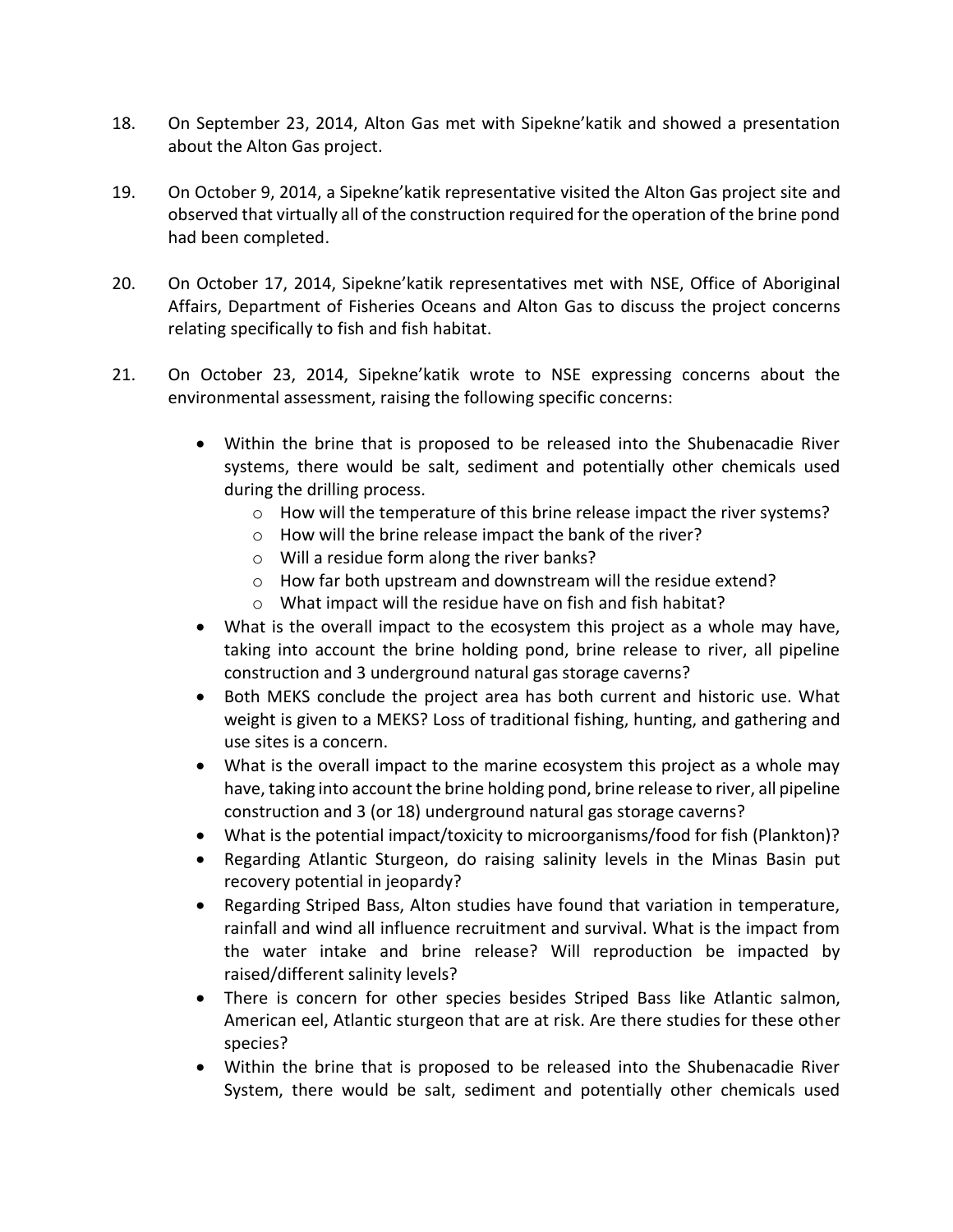(drilling muds) during the drilling process. Is the chemical makeup of the salt formation known? What other minerals/chemicals may be found within?

- How will the brine release impact the bank of the river? Will a residue (buildup of salt, other chemicals) form along the river banks? What impact will the residue have on fish, fish food and fish habitat? How far both upstream and downstream will the residue extend?
- What is the impact of fine sediment and their influence on the hydro dynamics of the river?
- Is there certainty that the tide will 'wash' the brine 'away'?
- During construction, does sediment entering the river fall under Section 25 of the *Fisheries Act?*
- Does water pumped by hose into the river fall under Section 36(3) of the *Fisheries Act?*
- Who is responsible for the monitoring during construction? Which department is on the ground ensuring conditions are being met by the proponent? Has monitoring been done to date?
- What is the potential cumulated effect of this project in relation to other projects that exist in the Bay of Fundy?
- Is there a 3D model for brine discharge scenarios or emergency scenarios?
- 22. On October 24, 2014, a Sipekne'katik representative met with NSE to explain the concerns stated in the letter of October 23, 2014.
- 23. On November 10, 2014, Sipekne'katik representatives met with the Minister of Energy, KMKNO, Alton Gas and NSE regarding interests and concerns; at this meeting it was understood that KMKNO did not speak for Sipekne'katik and that consultation by the Province with Sipekne'katik was required.
- 24. At the meeting on November 10, 2014 Sipekne' katik representatives stressed that they had limited capacity to assess the scientific and technical aspects of the project and expressed the need for an independent study of the entire project.
- 25. In a letter dated April 23, 2015, Sipekne'katik wrote to NSE identifying specific concerns, questions and comments, with the intention of revising its letter of October 23, 2014.
- 26. KMNKO, without any involvement of Sipekne'katik, retained Conestoga-Rovers & Associates ("CRA" later "GHD") to review the Environmental Assessment Registration report and associated documentation for the proposed Alton Gas project, with funding provided by Alton Gas. The CRA produced the Alton Gas Third Party Literature Review in July of 2015. Sipekne'katik was not provided with an opportunity to have any say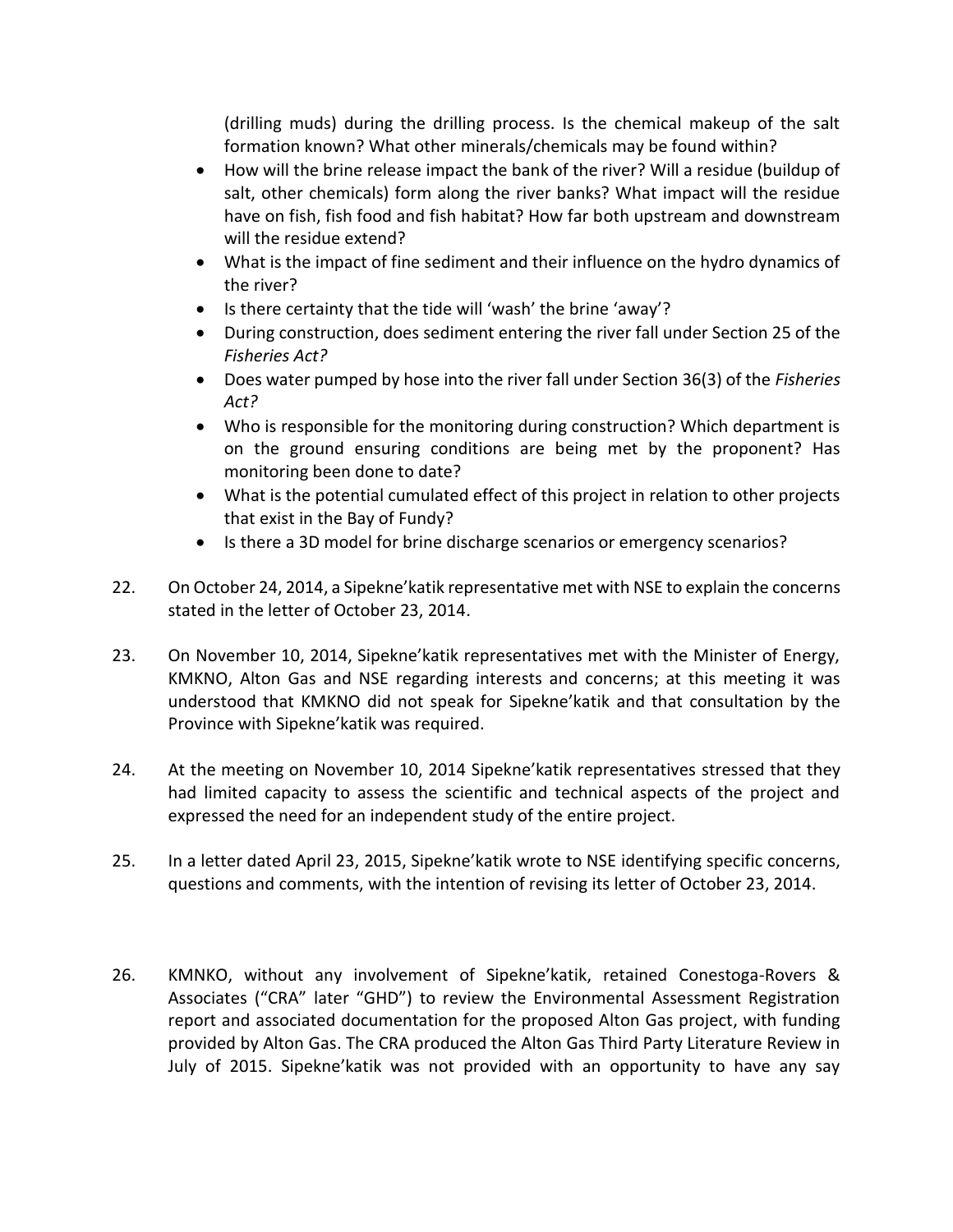whatsoever regarding the terms of reference for the independent review, the selection of the independent reviewer, or the mandate of the independent review.

- 27. In two separate letters, both dated June 29, 2015, the NSE responded to the Sipekne'katik letters of October 23, 2014 and April 23, 2015.
- 28. Based on comments made by an Alton Gas representative at the community meeting in Millbrook, Nova Scotia, it is suspected that in July 2015, Alton Gas drilled a fourth cavern because one of the previous three caverns had failed.
- 29. Further, in 2014 a dyke constructed for the purpose of the extraction of water from the Shubenacadie River and the discharge of brine into the river was compromised as a result of work conducted by Alton Gas without a permit.
- 30. In neither of these two circumstances was Sipekne'katik officially informed or consulted.
- 31. On July 31, 2015, Sipekne'katik received a copy of the independent third party review undertaken by CRA. This was the first time serious attention was given to the concerns regarding the location and the discharge of the brine discharge into the Shubenacadie River system.
- 32. The project sample studies of Alton Gas would not find Tommy Cod eggs or larvae at the project site because they spawn in winter months and therefore were not present during the project sampling which took place during the spring and summer.
- 33. In two separate letters, both dated September 29, 2015, NSE wrote to Sipekne'katik further to the questions and concerns raised regarding the Alton Gas project and the Alton Gas Pipeline project further to the NSE letter of June 29, 2015.
- 34. Sipekne'katik representatives attended and participated as observers at the Alton Gas Technical Science meetings on September 9, 2015, October 2, 2015, October 14, 2015, October 26, 2015, November 10, 2015, November 20, 2015, and December 3, 2015.
- 35. In letters to the Province in January 2016, Sipekne'katik Chief Copage hasraised a concern regarding the mitigation measure of refining the brine, or desalinization, which has not been accepted by Alton due to the cost.
- 36. In this correspondence, Chief Copage stressed that before any final decision regarding approval of the operation of this project, that both Sipekne'katik and the Millbrook First Nations demanded substantial, ongoing and satisfactory communication with their memberships and extensive engagement by Alton Gas and the appropriate regulatory bodies with the respective communities affected by this proposed project in order to uphold the Honour of the Crown.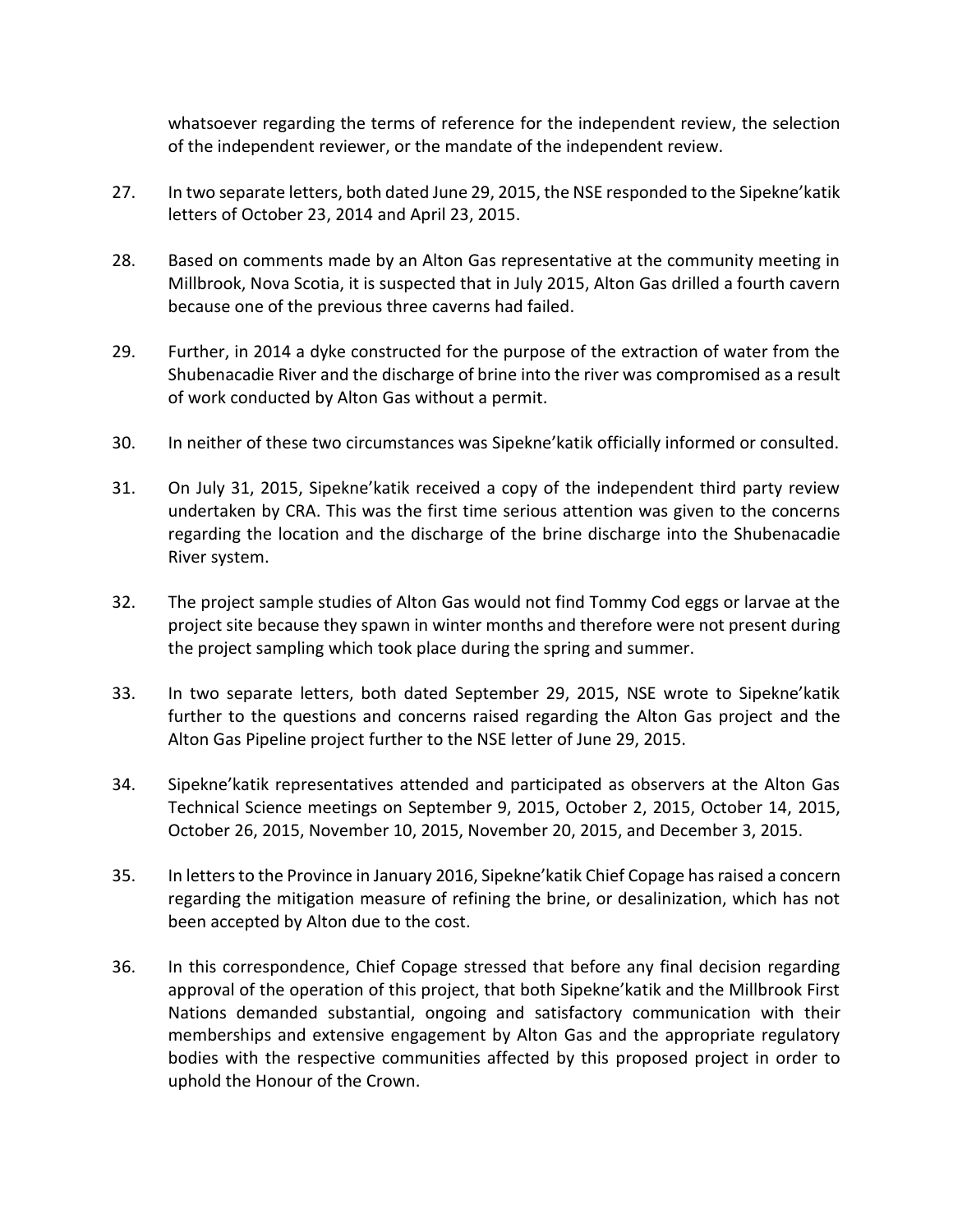- 37. These concerns of Chief Copage have been ignored.
- 38. On January 20, 2016, administrator Brad Skinner granted the approval to operate the brine storage pond project to Alton Gas.
- 39. On January 21, 2016, the Province of Nova Scotia announced that it would grant the permit to operate a brine storage pond under the *Environment Act* and that certain submerged Crown Lands would be leased to complete a dispersion channel and permission was granted to complete a dyke on Crown Land.

### **PART III: ISSUES**

- 40. The issue to be determined in this appeal is as follows:
	- a. Whether the Province granted the approval to operate the brine storage pond pursuant to section 56(1) of the *Environment Act* contrary to section 35(1) of the *Constitution Act,* by failing to consult with and accommodate Sipekne'katik prior to granting the approval to Alton Gas.

# **PART IV: REASONS FOR APPEAL**

### **a. Aboriginal Rights**

- 41. Sipekne'katik claim, without prejudice to future claims, that the Mi'kmaq of Nova Scotia has an interest in all lands in Nova Scotia as the Mi'kmaq have never surrendered, ceded or sold Aboriginal Title to any lands and resources, and therefore have an interest in all the lands, waters and air in the Province.
- 42. The Mi'kmaq people continue to undertake traditional activities within the project area in a significant manner, and specifically in the Stewiacke and Shubenacadie Rivers. The traditional activities include relying on land and fishing for sustenance, medicinal, ceremonial and/or conservation purposes. Additionally, there is a right to commercial fishing, hunting, and gathering for a moderate livelihood.
- 43. Sipekne'katik is the second largest Mi'kmaq band in Nova Scotia, with more than 2,500 band members.

### **b. Crown has a Duty to Consult with and Accommodate Sipekne'katik**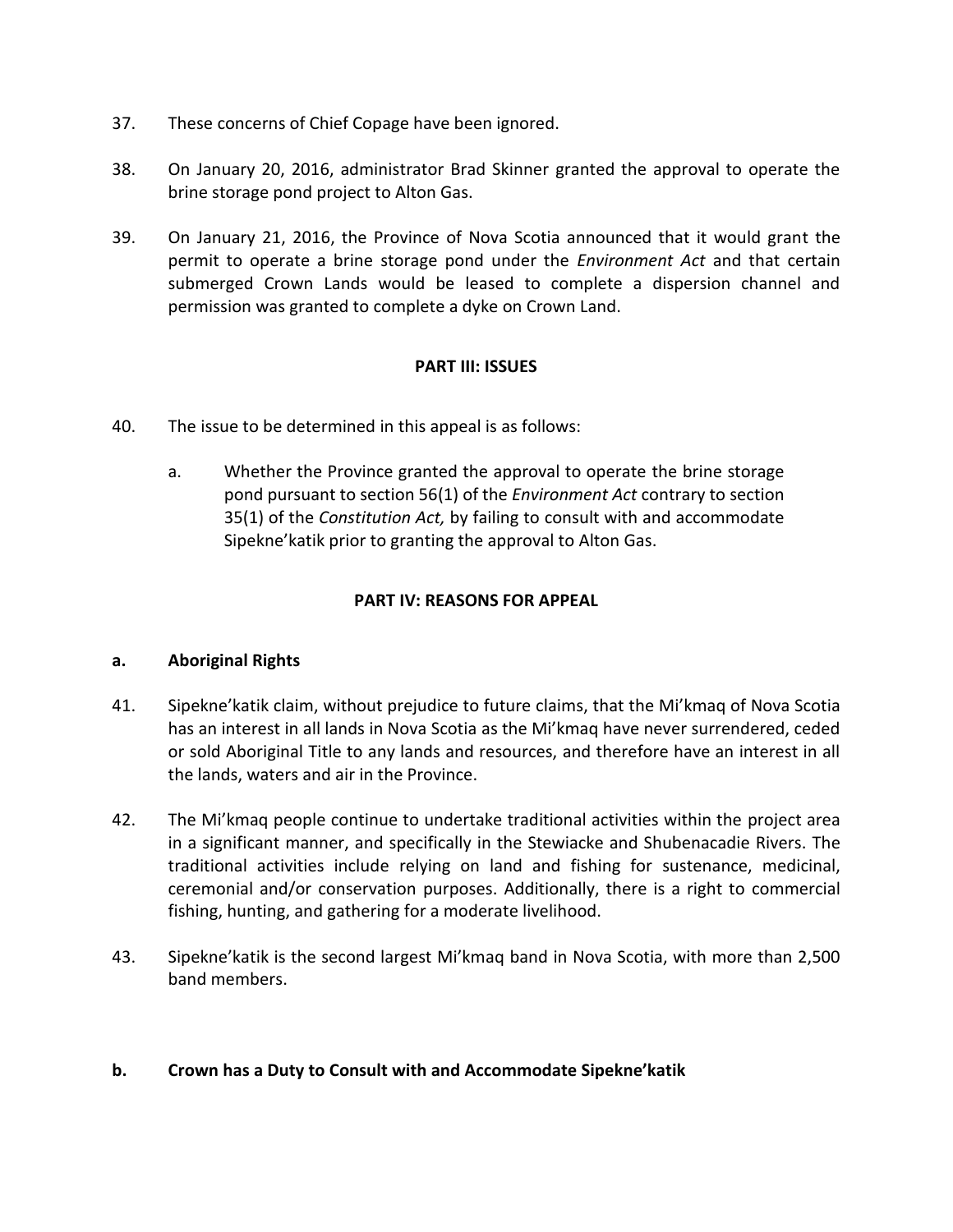- 44. Section 35(1) of the *Constitution Act,* 1982, Schedule B to the *Canada Act* 1982 (UK), 1982, c11, affirms the existing aboriginal and treaty rights of the aboriginal peoples of Canada. Section 35(1) has been interpreted as requiring that the Crown act honourably in its dealings with aboriginal peoples: *Haida Nation v British Columbia (Minister of Forests),*  [2004] 3 SCR 511.
- 45. The Crown's duty to consult with Aboriginal peoples and accommodate their interests is grounded in the Honour of the Crown and must be understood generously. The Honour of the Crown requires that the Crown act in good faith to provide meaningful consultations with aboriginal peoples when the Crown has knowledge of the potential existence of an aboriginal right and conduct that might adversely affect it: *Haida Nation.*
- 46. The duty to consult and accommodate is part of the process of fair dealing and reconciliation: *Haida Nation* at para 32.
- 47. In making a decision to grant approval under the *Environment Act,* the Crown is required to respect legal and constitutional limits, which includes the Honour of the Crown and the duty to consult and accommodate.

# **c. The Duty to Consult with and Accommodate Sipekne'katik arose in 2006**

- 48. A duty to consult arises "when the Crown has knowledge, real or constructive, of the potential existence of the Aboriginal right and contemplates conduct that might adversely affect it": *Haida Nation.*
- 49. In *Rio Tinto Alcan Inc. v Carrier Sekani Tribal Council,* [2010] 2 SCR 650*,* the Supreme Court of Canada broke down this test into three elements, as follows:

(1) the Crown's knowledge, actual or constructive, of a potential Aboriginal claim or right; (2) contemplated Crown conduct; and (3) the potential that the contemplated conduct may adversely affect an Aboriginal claim or right.

- 50. In the instant appeal, the duty to consult arose in 2006 because at that time the Province had actual knowledge of Sipekne'katik members aboriginal and treaty rights to hunt, fish and gather resources; Alton Gas proposed a project located on Sipekne'katik traditional territory, which required permits from the Province; and the Alton Gas project proposal may adversely affect the Sipekne'katik aboriginal and treaty rights to fish in the Shubenacadie River as the brine will be discharged in the primary spawning area of the striped bass.
- **d**. **The Content and Scope of the Duty of Consultation and Accommodation Owed to Sipekne'katik was Significant because Sipekne'katik has Established Rights at Stake**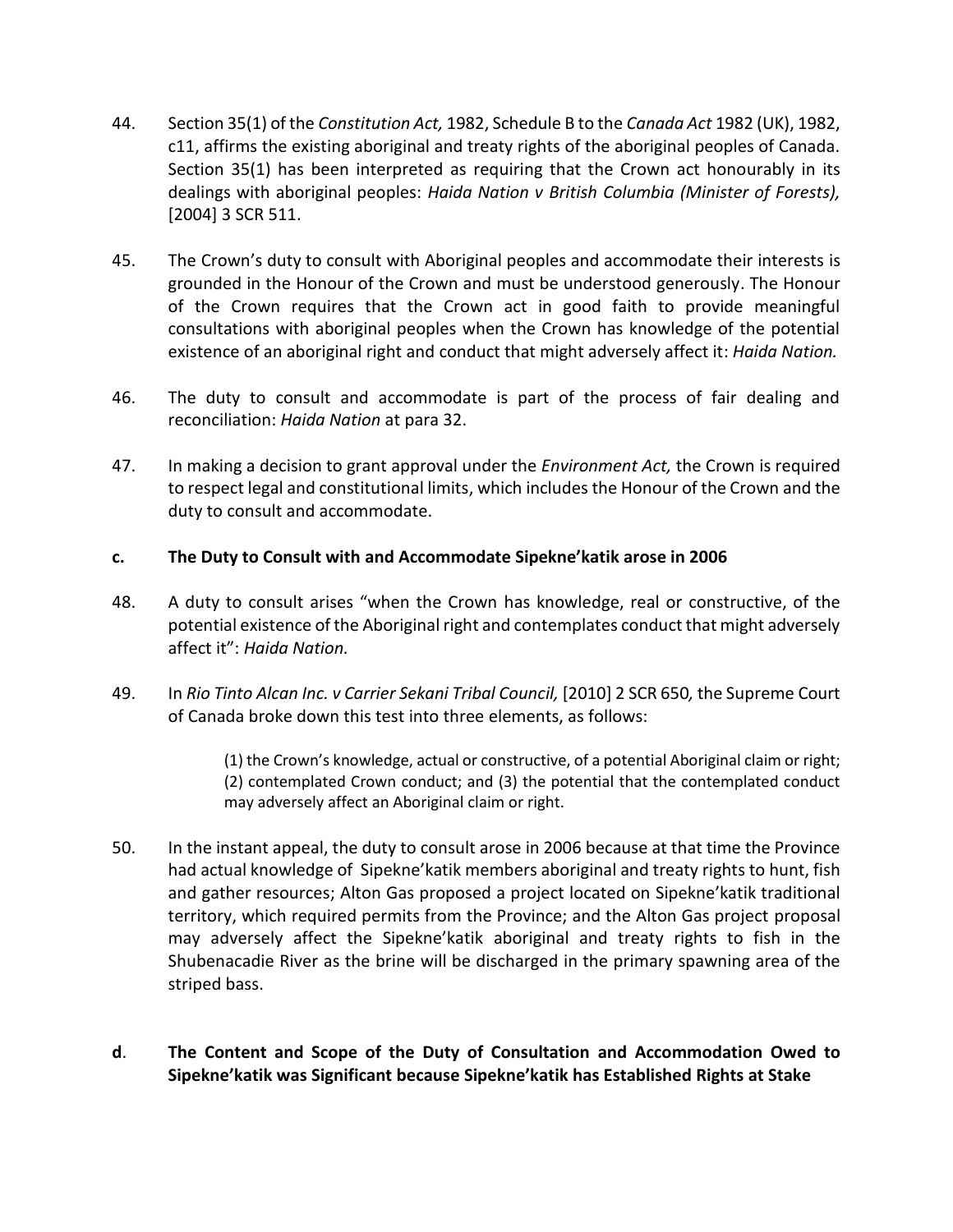51. As was explained by the Supreme Court of Canada at paragraph 43-44 of *Haida Nation,*  the content of the duty to consult and the kinds of duties that may arise in different situations varies and depends on the strength of the claim and the potential level of impact on the asserted right:

> ...the concept of a spectrum may be helpful, not to suggest watertight legal compartments but rather to indicate what the honour of the Crown may require in particular circumstances. At one end of the spectrum lie cases where the claim to title is weak, the Aboriginal right limited, or the potential for infringement minor. In such cases, the only duty on the Crown may be to give notice, disclose information, and discuss any issues raised in response to the notice…

> At the other end of the spectrum lie cases where a strong *prima facie* case for the claim is established, the right and potential infringement is of high significance to the Aboriginal peoples, and the risk of non-compensable damage is high. In such cases deep consultation, aimed at finding a satisfactory interim solution, may be required…the consultation required at this stage may entail the opportunity to make submissions for consideration, formal participation in the decision-making process, provision of written reasons to show that Aboriginal concerns were considered and to reveal the impact they had on the decision.

52. In *Delgamuukw v British Columbia,* [1997] 3 SCR 1010*,* the Court considered the duty to consult and accommodate in the context of an established claim:

> The nature and scope of the duty of consultation will vary with the circumstances. In occasional cases, when the breach is less serious or relatively minor, it will be no more than a duty to discuss important decisions that will be taken with respect to lands held pursuant to aboriginal title. Of course, even in these rare cases when the minimum acceptable standard is consultation, this consultation must be in good faith, and with the intention of substantially addressing the concerns of the aboriginal peoples whose lands are at issue. In most cases, it will be significantly deeper than mere consultation. Some cases may even require the full consent of an aboriginal nation, particularly when the provinces enact hunting and fishing regulations in relation to aboriginal lands.

(Emphasis added)

- 53. The aboriginal and treaty rights of the Mi'kmaq people to continue to obtain necessaries through fishing was confirmed by the Supreme Court of Canada in *Simon v the Queen,*  [1985] 2 SCR 387. The breadth of the aboriginal and treaty rights of the Mi'kmaq people to fish was confirmed and extended by the Supreme Court of Canada in *R v Marshall,*  [1999] 3 SCR 456.
- 54. At page 405 of the *Simon* decision, the Supreme Court recognized that the Treaty of 1752 was entered into for the benefit of the Crown and the Mi'kmaq people "to maintain peace and order as well as recognize and confirm existing hunting and fishing rights" of the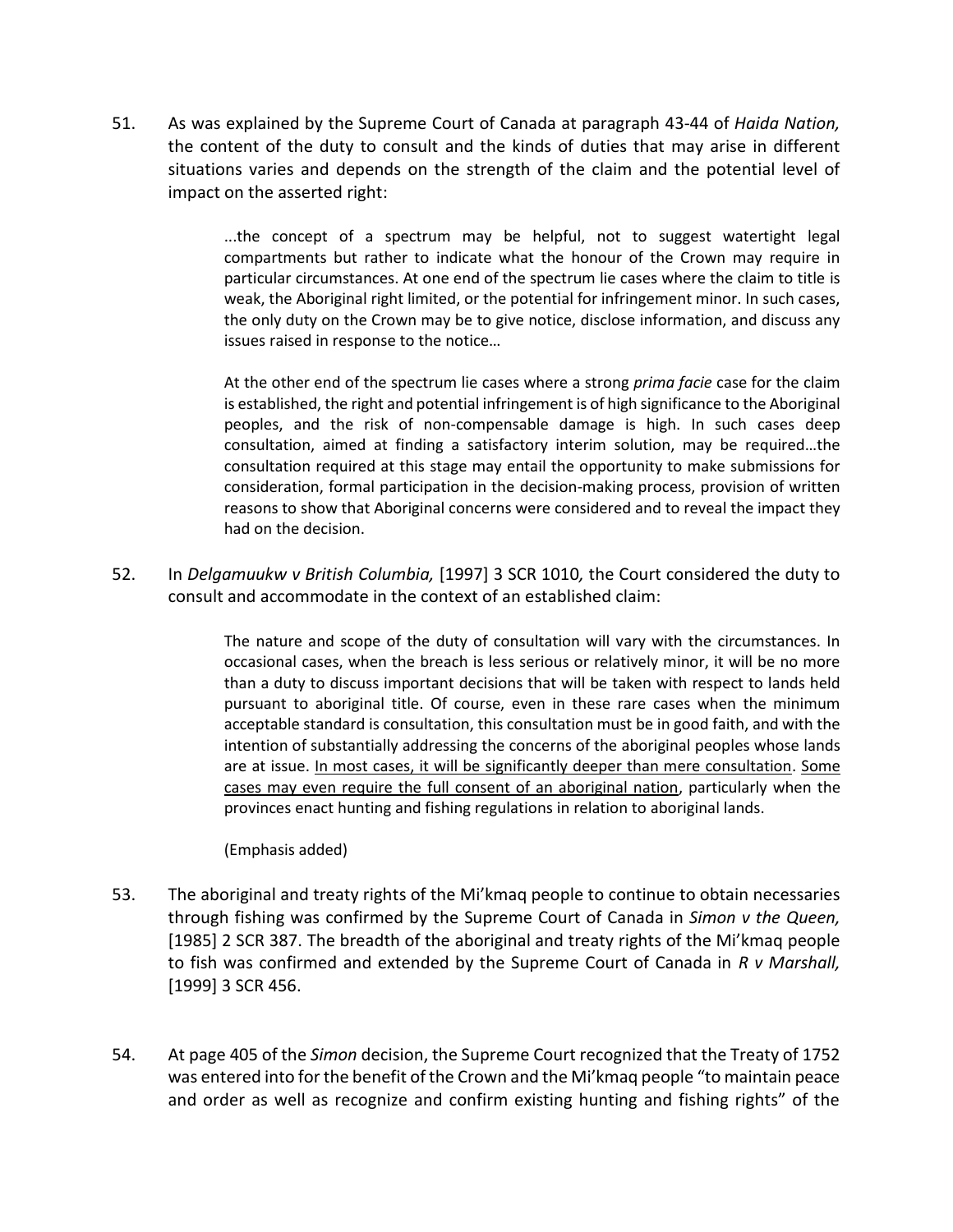Mi'kmaq people. The Supreme Court also recognized that the Treaty of 1752 continues to be in force and effect, and hunting and fishing rights protected by the Treaty have not been extinguished: *Simon* at para 36.

- 55. The Mi'kmaq signatories of the Treaty of 1752 were described as inhabiting the eastern coast of Nova Scotia, and the Treaty applied to members of the Shubenacadie Indian Brook Band: *Simon* at para 43.
- 56. The MEKS shows intensive aboriginal use of the Shubenacadie River and indicates that the Shubenacadie River is culturally, historically and spiritually connected to Sipekne'katik members.
- 57. Therefore, deep and meaningful consultation, as well as accommodation, was owed to Sipekne'katik starting in 2006, prior to the approval decision of January 20, 2016.

# **e. The Province has Failed to Accommodate and Engage in Deep and Meaningful Consultation with Sipekne'katik**

- 58. In *Sambaa K'e Dene First Nation v Duncan,* 2012 FC 204, the Federal Court held that if consultation is to be meaningful, it "cannot be postponed until the last and final point in a series of decisions."
- 59. As stated above, the Province's duty to consult and accommodate Sipekne'katik arose in 2006, when the Alton Gas project was proposed. Sipekne'katik was not engaged in consultation until July 31, 2014. Meaningful consultation requires early consultation.
- 60. The fundamental concerns of Sipekne'katik relate to the location of and the release of brine discharge in the Shubenacadie River and its impact on its aboriginal and treaty rights to fish for food, ceremonial and social purposes as well as any commercial fishing, hunting, and gathering for a moderate livelihood have never been addressed.
- 61. The Crown is required to engage in consultation from the earliest phases of a project: *Squamish Nation et al v The Minister of Sustainable Resource Management et al,* 2014 BCSC 1320.
- 62. Although NSE was aware of the potential environmental impact of the Alton Gas project in 2007, the Province did not seek to engage the Sipekne'katik until the third party independent literature review, when most of the project was completed and there was no serious consideration of the Sipekne'katik concerns.
- 63. Sipekne'katik was not appropriately consulted with or accommodated through the thirdparty independent literature review by CRA. The review was completed in 2015. The Province was aware that it had an obligation to consult with Sipekne'katik independently of KMNKO in March of 2013. The Province was required to consult with both Sipekne'katik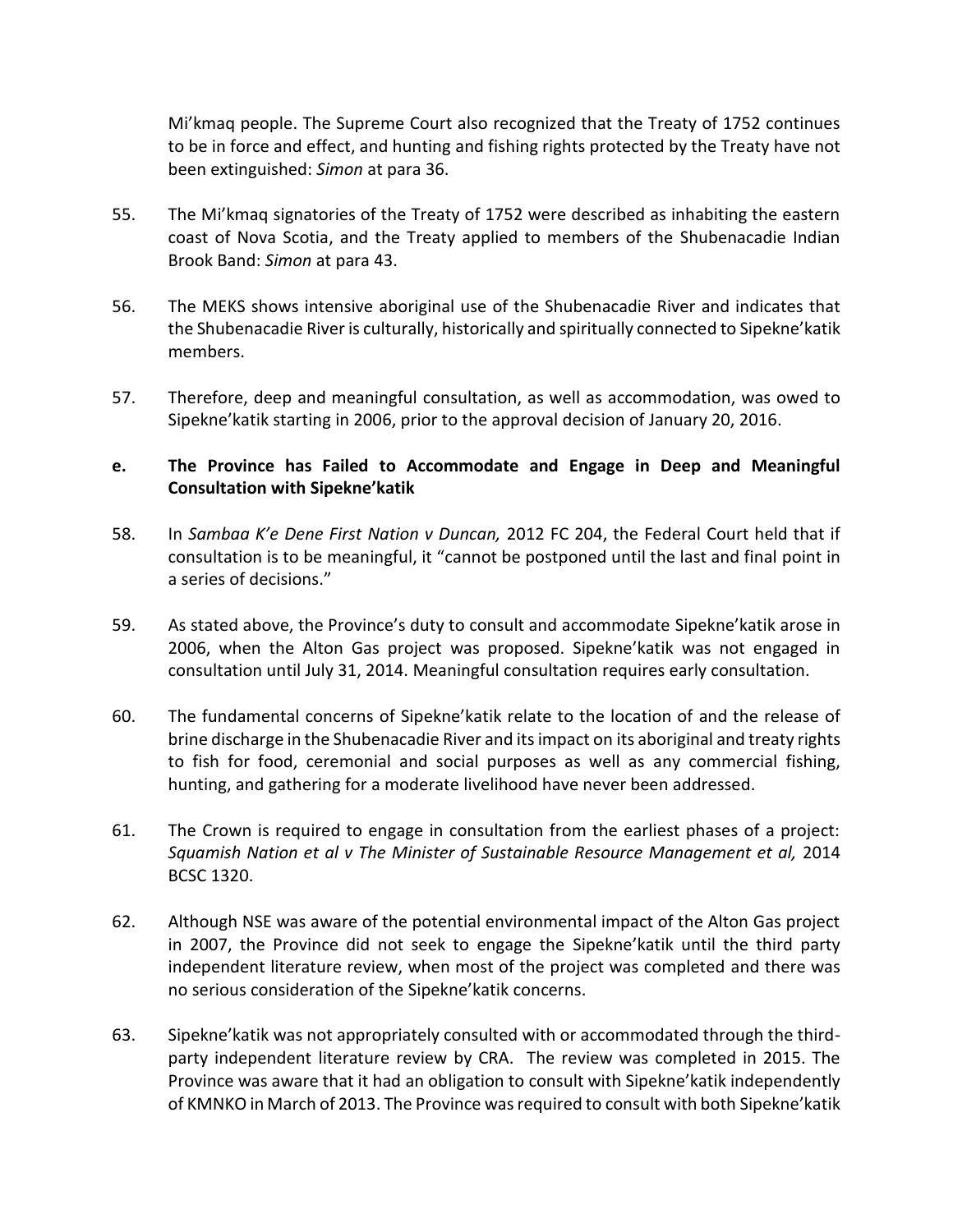and KMNKO, and perhaps more so with Sipekne'katik because they are the Mi'kmaq group that is most affected by the Alton Gas project. Sipekne'katik was not permitted to have any input regarding the third party independent review, such as the terms of reference, the selection of the independent third-party reviewer, or the mandate of the independent third-party review.

- 64. No meaningful consultation about the project with Sipekne'katik was ever conducted by the Province about the choice of the striped bass spawning grounds as the location for the discharge of brine into the Shubenacadie River.
- 65. The Province engaged with Sipekne'katik about the operation of the brine pond and discharge of brine into the Shubenacadie River only in the fall of 2015 when the project was far advanced in approvals and actual construction, including construction of the brine pond itself.
- 66. Although the Province recognized its duty to consult Sipekne'katik in 2013, the only serious effort to consult after that time was in technical meetings in the fall of 2015 which were based entirely on the third party literature review and Alton's response to it despite the objections and concerns of Sipekne'katik about the failure of the Province to consult Sipekne'katik on the terms of reference, funding and the limited mandate of the third party review to not include new independent science.
- 67. The Province treated consultation with Sipekne'katik as a one way process of providing information gathered from Alton Gas and the third party without ever adequately considering the importance of the Shubenacadie River to the aboriginal and treaty rights of the members of Sipekne'katik specifically.
- 68. The timing and the nature of the consultations by the Province with Sipekne'katik about the discharge of brine from the brine pond into the Shubenacadie River rendered those consultations virtually meaningless and inadequate to meet the duty of the Crown to consult with Sipekne'katik over the impact of the discharge of brine into the River on the aboriginal and treaty rights of Sipekne'katik. The Province therefore acted contrary to section 35(1) of the *Constitution Act,* by failing to act honorably in its dealings with Sipekne'katik.

# **PART V – CONCLUSION**

69. Sipekne'katik submits that the Province failed to fulfill its legal obligations of consultation and accommodation before granting any necessary approval for the operation of the Alton Gas brine storage pond project ("project") in Sipekne'katik traditional territory.